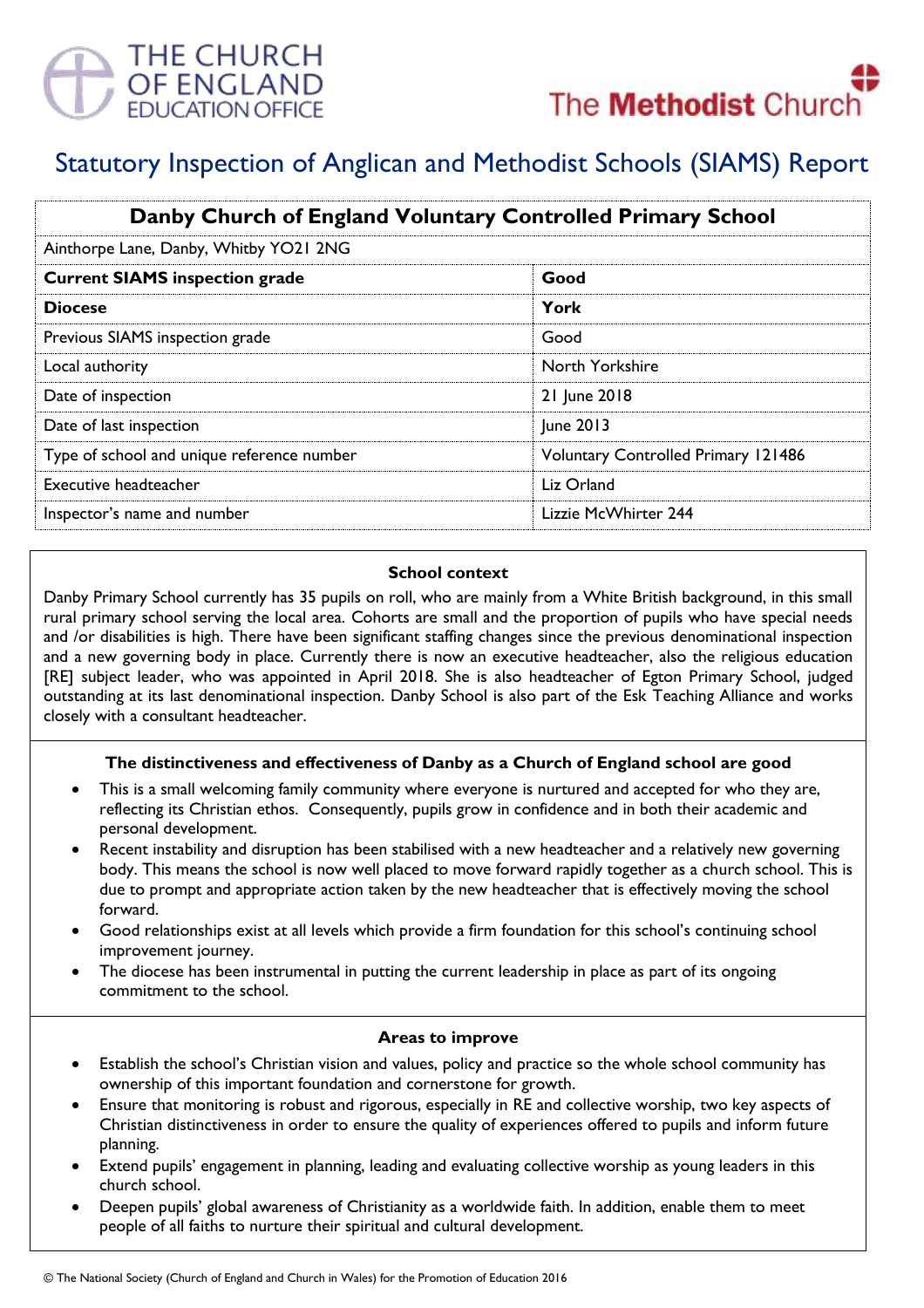## **The school, through its distinctive Christian character, is good at meeting the needs of all learners**

Danby School is embarking on a new chapter in its life. A substantive headteacher is now in post, and, together with her staff and governors, is making a real difference to the lives of the pupils and the families whom they serve. An inherited vision and subsequent values are being revisited to ensure this new community embraces the way forward as one. This is a key priority. Much has been achieved since Easter, but time and resources are needed to implement and embed policy and practice. Currently, this is not in place. However, this caring Christian environment is helping inspire all to sustain a lifelong journey to develop knowledge, faith and skills and enable all to learn, grow and flourish. Attendance is good and there have been no exclusions. Relationships and behaviour have improved and are good. Perseverance, care and respect are in evidence at Danby. For example, this school is very inclusive of vulnerable pupils. There have been a number of success stories where external support and working closely with parents has been beneficial. Progress and attainment over time is good in Key Stage 1, and in line with national averages. However, this is not the case in Key Stage 2, where there are pupils with complex needs, and results for progress and attainment are well below average. Pupils enjoy a wide range of activities to promote achievement at all levels. For example, Year 5 and 6 pupils take part in activities, such as 'Hit The Surf' in nearby Whitby, Crucial Crew and the Archbishop Leadership Awards to encourage life skills and aptitudes, such as perseverance. Such activities encourage pupils to be confident in social situations, develop a strong sense of right and wrong and articulate their beliefs. Worship and RE are beginning to make good contributions to pupils' spiritual and personal development.

Pupils enjoy RE, especially asking important and challenging questions, such as, 'Where will I find God?' and 'How is God Jesus' father when Mary gave birth to him and Jesus is known as God?' Pupils go on to suggest possible answers to such key questions on a prominent and vibrant display. Pupils are proud of their RE work, notably prayers they have written and reflections on the journey of life to heaven. Pupils' knowledge and understanding of the Christmas and Easter story is good, with attention to detail. They find RE fun as well as challenging and cite thinking about creation and science, asking 'Why did God make the earth?' Learning in RE does not only take place when pupils study Christianity, but is also in finding out about other faith traditions. Some older pupils said they found 'learning about Ramadan interesting' and say they would like to know more about other parts of the world. Whilst charitable actions and fundraising activities help promote global awareness, pupils have a limited understanding of Christianity as a worldwide faith. Pupils are very accepting of those from other cultures and backgrounds. The school is very aware that pupils need to meet people of all faiths and visit their places of worship. Currently, this does not take place.

## **The impact of collective worship on the school community is good**

Collective worship is an important part of school life at Danby and enjoyed by adults, including parents, and pupils alike. There is an emphasis on Christian values, key festivals in the church year and biblical teaching. Pupils comment that the most important part of worship for them is 'learning about Jesus'. They draw inspiration from Bible stories and cite Daniel and Joshua as good role models. For example, they explain that, 'Joshua kept trusting God and kept going until he succeeded'. Daniel's story encourages them to pray to God and 'know that God's always with me'. They go on to say that the story of David and Goliath helps them to 'stand up to challenges'. There are close links with St Hilda's Church and its clergy and parish community, most recently in an interregnum. The pattern of worship includes worship in school led by the Methodist minister. Currently, the reader from St Hilda's leads worship in school fortnightly and in church, especially for festivals. Pupils value such times as Harvest, not least because this is a strong farming community, with one pupil adding, 'my dad's a farmer'. Whilst pupils know the importance of St Hilda's connection with Whitby Abbey, joint St Hilda's Day services are planned with Egton School, to whose parish church is dedicated to the same saint. Pupils enjoy hymns and talk about who they sing about. For example, they speak of 'God in three parts, all different people but part of the same person'. They go on to talk of 'God as creator of all things, like the bee and tiny ant and the pebbles on the beach. Jesus was sent down to earth by God. He turned water into wine and encouraged people to worship God. He died on the cross.' Pupils are invited to pray and reflect as well as lead aspects of worship. Themes in worship, such as try, try and try again challenge pupils to 'believe in yourself' as an important life skill. Pupils also remember the 'importance of God to friends and family'. Some pupils were privileged to meet the Archbishop of York when he visited the school on his pilgrimage as part of the diocesan family of schools. Pupils recall how he led them in the saying of The Lord's Prayer. Collective worship is improving although regular systems for monitoring are not yet in place. This is because the school makes use of an outstanding planner provided by Egton and the headteacher and consultant headteacher model worship that is a rich experience for everyone.

## **The effectiveness of the leadership and management of the school as a church school is good**

In recent years, Danby has experienced significant changes in both staffing and governance, but is now entering a